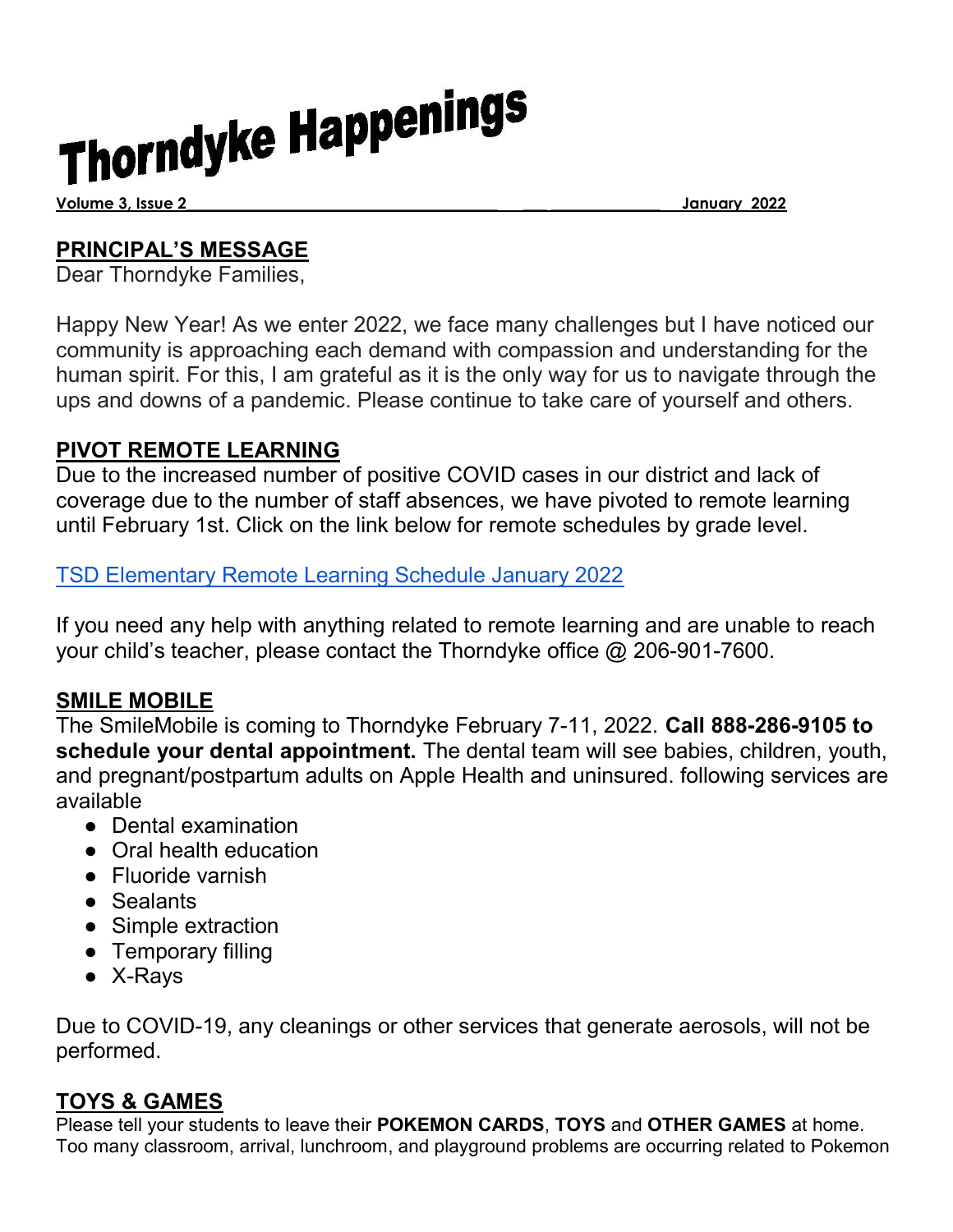card exchanges and other toys and games. If a student is caught with such items, the teacher will choose to take it away and might not return it to the students until the end of the day. If the same student brings Pokemon cards again, parent's will be called to ensure the expectations are understood. If the situation persists, then this might lead to a potential write up. Please explain and reinforce these expectations at home as we will also reinforce them at school.

#### TUKWILA CITY COUNCIL

We want to congratulate Mohamed Abdi who has recently been elected to the Tukwila City Council Num. 7 Position. Mohamed Abdi attended Thorndyke Elementary during his childhood and has since been fighting to make a change in his community. He envisions an accessible Tukwila for everyone regardless of race or socioeconomic background. Mohamed currently attends University of Washington and pushes to lead his community through equity and inclusion.

# VIRTUE OF THE MONTH

The virtue of the month for January is **COURAGEOUS**. This kid is brave! He/she is always willing to step up to the plate, try new things, and keep a positive attitude while doing it. Please encourage and practice COURAGEOUS behavior at home. A video announcing the students of the month will be available for student viewing the morning of Friday, January 28th.

### PANDEMIC & QUARANTINE UPDATE

Per the King County Department of Health, CDC, and TSD COVID team, there are new quarantine protocols. The quarantine requirements are different for the Omicron variant. When an individual is deemed to be in "close contact" with an individual who tested positive, they were 3 feet or closer to this individual for a period of at least 15 minutes in a 24hr period. This means they are considered to have been in close contact and required to quarantine for at least 5 days. If a student or staff member was deemed to have close contact with an infected individual he/she must wait to receive a negative test result from a test taken no sooner than day 5 post-exposure and provide the negative test documentation to the school before returning.

If an individual who is in close contact chooses not to test or does not get tested, he/she must quarantine for 10 days.

In summary, the individual deemed in close contact may return to school so long as they are asymptomatic and have tested negative for COVID after five days from exposure or quarantined for 10 days. Symptoms may include: fever (100.4°F and above), cough, sore throat, runny nose, headache, nausea/vomiting, and diarrhea. Individuals with any of these symptoms should remain in quarantine until the symptoms have been resolved.

One other change since the last newsletter is that siblings no longer are required to quarantine when a sibling's class is in quarantine.

During the quarantine, impacted students will pivot to remote learning, be provided a Chromebook, and free meal service. Families of students in quarantine will be contacted by Thorndyke's office staff as soon as the Chromebooks have **arrived at Thorndyke** and are ready for pickup.

Both the education and health of students, staff, and families are top priorities for us. For the safety of our students, the Tukwila School District is following the most current Washington and King County Department of Health guidance on COVID-19 exposures and working to help your student stay engaged in learning.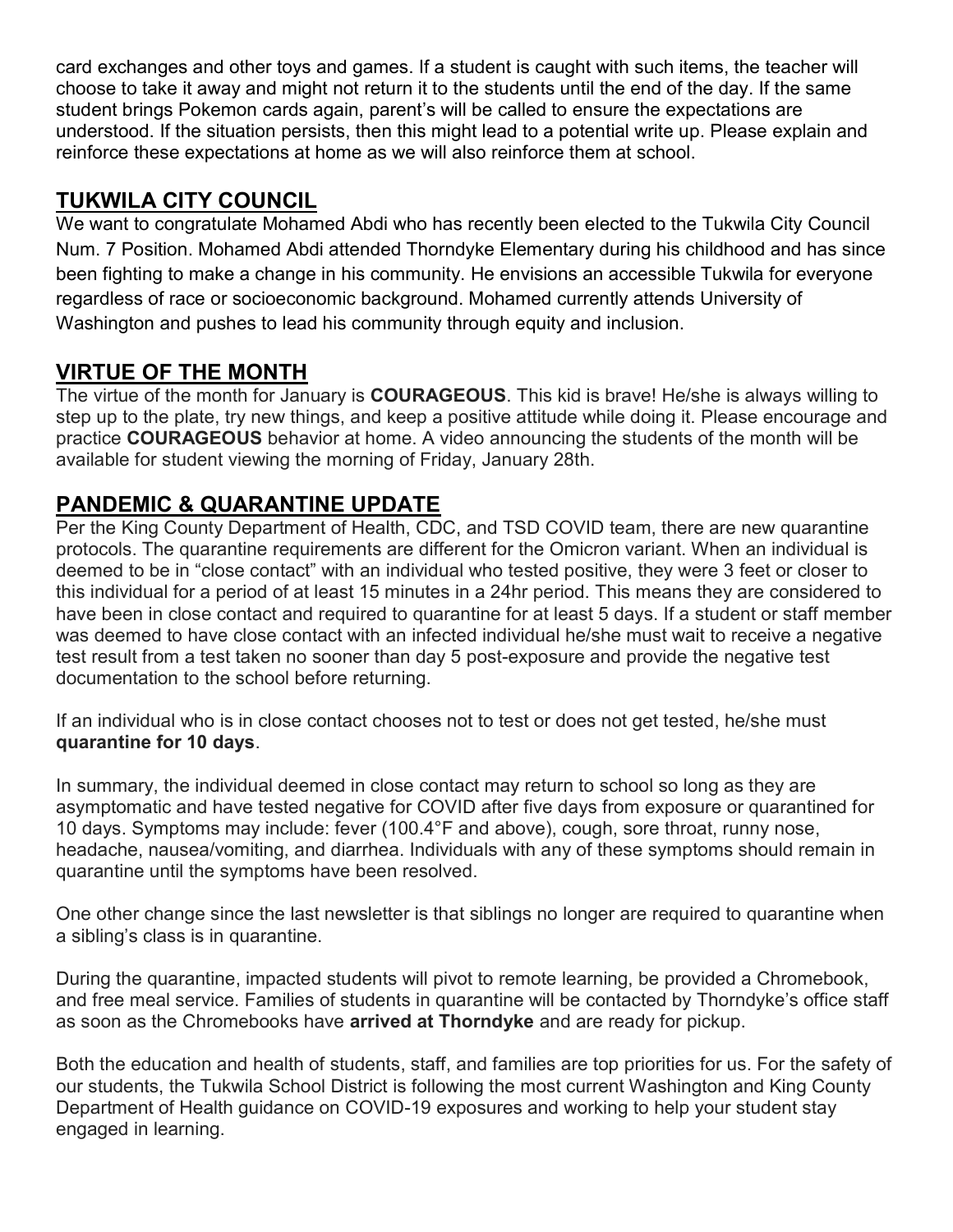## UPDATED ARRIVAL & DISMISSAL PLAN

As I shared in the previous newsletter, The City of Tukwila, Tukwila School District and Thorndyke Elementary have been working together to tackle the challenges regarding student pick-up and dropoff at Thorndyke. It is extremely important that we follow the procedure outlined so we can keep Thorndyke open.

The Tukwila Police Department has informed school administration that staff can take photos of the license plates of cars parked illegally on 150th Street. Please be aware if you park illegally, we may take a photo of your license plate, send it to the Tukwila Police Department and you may be issued a ticket for illegal parking. If you want to avoid this, please follow cue through the parking lot.

Also, it's really helpful when parents put the sign with their child's name and teacher on their dashboard or passenger window when they come to pick kids up.This way the staff members who work in the horseshoe shuttling students to cars can see which student(s) to shuttle more quickly.

In order to reduce the pick-up wait time, we encourage anyone who is within walking distance to walk to drop off and pick up their child(ren). Also, I will be working with the PTA to encourage WALKING **SCHOOL BUSSES.** These are very effective as neighboring parents can share the responsibility in getting students to and from school. Walking and being out in the fresh air is also a healthy choice!

#### Here is the plan:

- Please follow the layout and traffic flow pattern through the parking lot as indicated by the red arrows in the diagram below.
- There is NO PARKING in the designated drop-off area, Bus Zone or on S. 150<sup>th</sup> Street.
- Parents need to follow the line of cars. Stay in your car and teachers will bring your child to you. If you choose to park, you will need to get back into the line of traffic.
- If you are picking up a child who attends Thorndyke's Head Start or K-5 grade program, please do not arrive prior to 2:50. Our pick up line will only be for our Voices of Tomorrow families from 2:15-2:45 . When parents come too early, it causes an overflow onto 150<sup>th</sup> street and there is no legal parking there.
- Please do not let your car idle while waiting.
- The Tukwila Police Department has initiated enhanced enforcement in the area and will be ticketing illegal parking and speeding.
- If you park in the lot and walk to pick up your child, please stand back from the entrance/exit and location where students line up by grade level/class under the awning to wait for their ride. We are teaching students to stand in a line where their grade level and class is expected to be so we can find students in an expeditious manner.
- If you are in the pickup line blocking parked cars, please accommodate the parents/guardians who need to get out of their parking spot and get in the line to exit.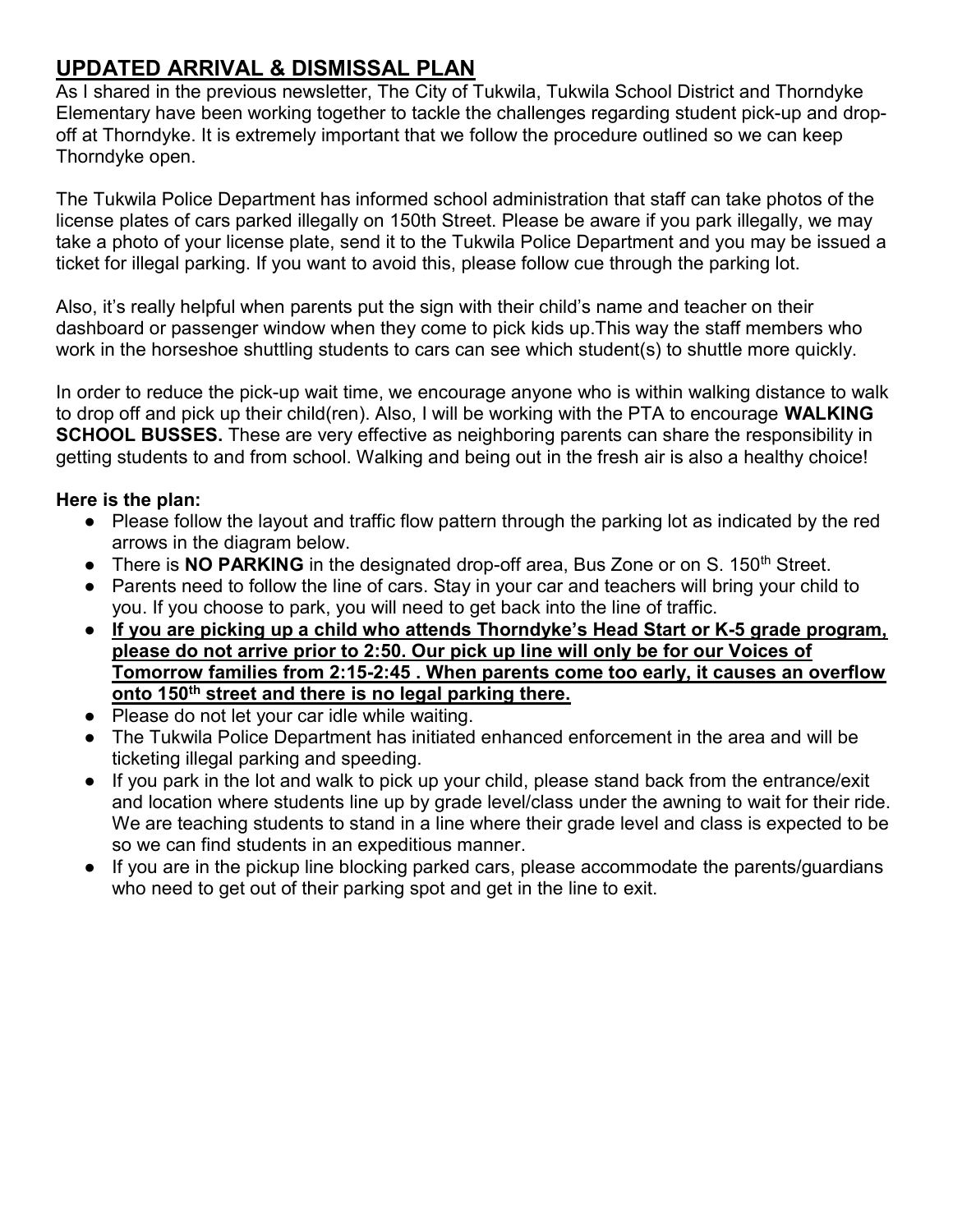

#### FREE AND REDUCED LUNCH

Due to the public health emergency, USDA has given schools the flexibility to operate the Seamless Summer Option (SSO) in school year 2021-2022. School/School Districts operating SSO will offer meals each school day at no charge to all students. In anticipation of a return to normal child nutrition program operations and the potential expansion of P-EBT into the school year 21-22, we are encouraging families to complete and submit an application for free or reduced price meals. Lunch forms may be turned in to the main office.

#### STUDENT MESSAGES

If plans change and you must get a message to your student before dismissal, please call the office **BEFORE** 3:00 PM. Requests received after 3:00 p.m. will not be guaranteed.

#### JOIN THORNDYKE PTA!

More than 30 years of research has proven that children do better when their parents are involved. In school grades are higher, test scores rise, self-esteem grows, and schools improve.

Powerful outcomes result from your active involvement in your child's education. You know the benefits and want to make a difference, but how can you be more actively involved? It's simple – Join the Parent Teacher Association.

For 5 cents a day, you can become a PTA member, joining nearly 6 million other people who share your interest in issues affecting children. Everyone – parents, educators, students and other citizens active in their schools and communities are invited to join our not-for-profit organization. Attached is our membership form. For \$10 per person, you can support teachers with their classroom needs, field trips for students and other fun school events!

BOX TOP ALERT! Did you know that you don't need to clip any box tops anymore? There is a new app that you can download from Google Play or Apple App stores. It allows you to scan your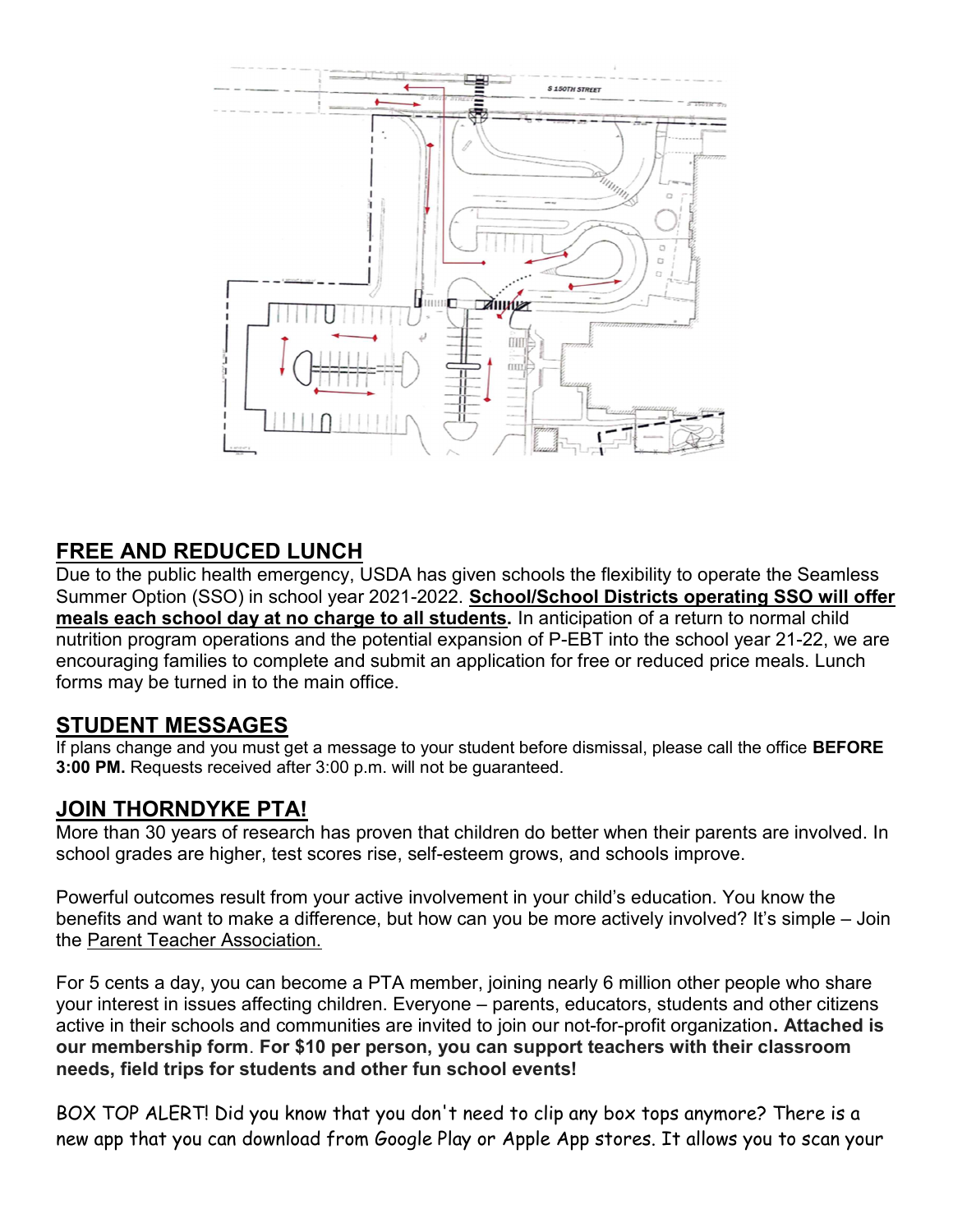grocery receipt and it gives the money from the box tops to our school! Please download the app today OR you may bring in your receipts so you can start helping your student's school raise money for special events...like field trips!



» UPCOMING EVENTS

#### Upcoming Dates to Remember

| Jan 31   | NO SCHOOL (TEACHER INSERVICE DAY) |
|----------|-----------------------------------|
| Feb 7-11 | <b>SMILE PARTNERS</b>             |
| Feb 9    | EARLY RELEASE $@2:10$ P.M.        |
| Feb 16   | EARLY RELEASE @ 2:10 P.M.         |
| Feb 21   | NO SCHOOL (PRESIDENTS DAY)        |
| Feb 22   | NO SCHOOL (MID-WINTER BREAK)      |
| Feb 23   | NO SCHOOL (SNOW MAKE-UP DAY)      |
|          |                                   |

. Attached to this newsletter is a copy of the district calendar.



#### THORNDYKE IS A TITLE 1 SCHOOL

Thorndyke Elementary School receives federal money to fund a School-wide Title 1 program. Title 1 programs are intended to help ensure that all children have the opportunity to obtain a high-quality education and reach proficiency on challenging state academic standards and assessments. The program focuses on promoting reform in high-poverty schools (those with 40% or more students from low-income families) and ensures student access to scientifically-based instructional strategies and challenging academic content. Thorndyke uses most of Title 1 funds to pay for important staff members, including highly qualified Instructional Assistants and our Literacy and Math Interventionists. Funds are also reserved for professional development for teachers that is designed to raise the achievement of low-achieving students by improving instruction throughout the entire school. If you have any questions about our Title 1 programs, please feel free to speak with Ms. Thomas @ 206-901-7605.

The Tukwila School District complies with all federal rules and regulations and does not discriminate on the basis of age, race, gender, color, national origin, or disability. This holds true for all district students, employees, and district employment and opportunities. Inquiries regarding compliance and/or grievance procedures may be directed to the school district's title IX/RCW 28A.640 officer and/or Section 504/ADA coordinator located at 4640 S 144<sup>th</sup>